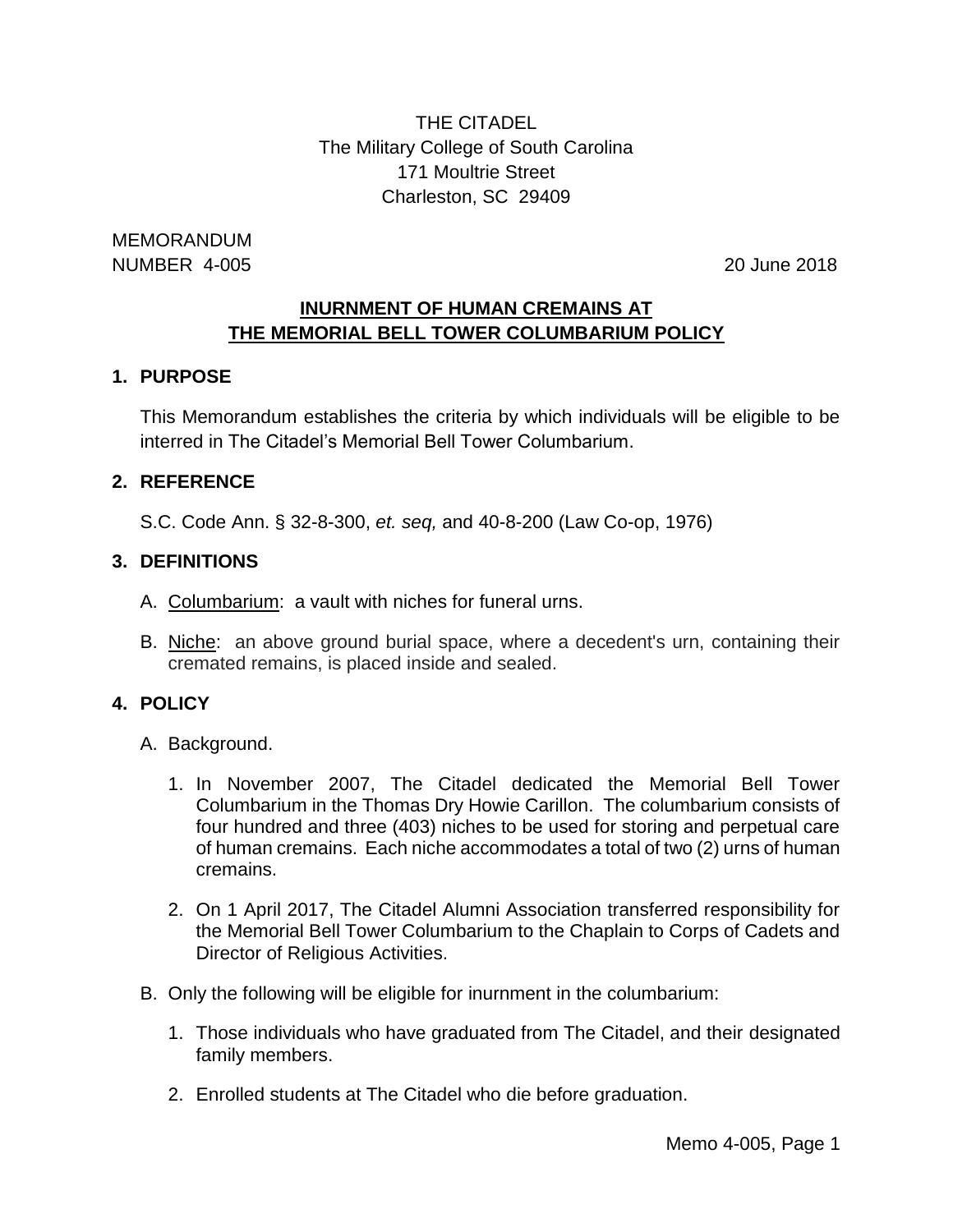- 3. Former students of The Citadel who did not graduate, but who were called to active duty and died while on active duty.
- 4. Faculty or staff members with twenty-eight (28) years of service to The Citadel.
- C. The Chaplain to Corps of Cadets and Director of Religious Activities is responsible for contracting with individuals who desire to be inurned in the Memorial Bell Tower Columbarium or the representative of individuals eligible for inurnment in the Memorial Bell Tower Columbarium. Contracting for a burial niche does not automatically secure the use of the Summerall Chapel or the services of the Chaplain. Licensee or decedent's agent, as appropriate, must contract for such services separately
- D. Eligible individuals or their families reserve a niche by payment of the designated fees and the execution of required documents at the time of purchase. See Annex A. The honoree or the family of the honoree can stipulate the use of the second space in the niche at the time of purchase. The right to use the niches may not be sold, assigned or transferred in any way. Honorees or their families may select a niche at the time of purchase. Otherwise, niches will be assigned by the college.
- E. Cremains must be inurned in a non-biodegradable urn. No more than two urns may be inurned in each niche. Urns must fit within an  $8''$  (W)  $\times$   $8''$  (H)  $\times$  12" (L) space. Licensee may purchase an urn or urns from any vendor Each niche will be covered with a suitable plate, uniform in size, which shall be engraved with the name, dates of birth and death.
- F. Urns containing a decedent's cremains may be placed in the Columbarium by a licensed funeral home director, the decedent's agent, or any other person duly designated by the licensee or the decedent's agent, as appropriate. However, The Citadel will not receive or store cremains prior to inurnment in the Columbarium.
- G. For additional information regarding the Office of Chaplaincy and the Columbarium go to: [http://www.citadel.edu/root/chapel-history.](http://www.citadel.edu/root/chapel-history)

# **5. COMPLIANCE**

Failure to follow this policy may preclude eligible individuals from being interred in the columbarium.

#### **6. NOTES**

# **A. Dates of Official Enactment and Amendments**

Approved by Commandant of Cadets on 20 June 2018.

Non-substantive change to paragraph 4E, page 2 niche dimensions.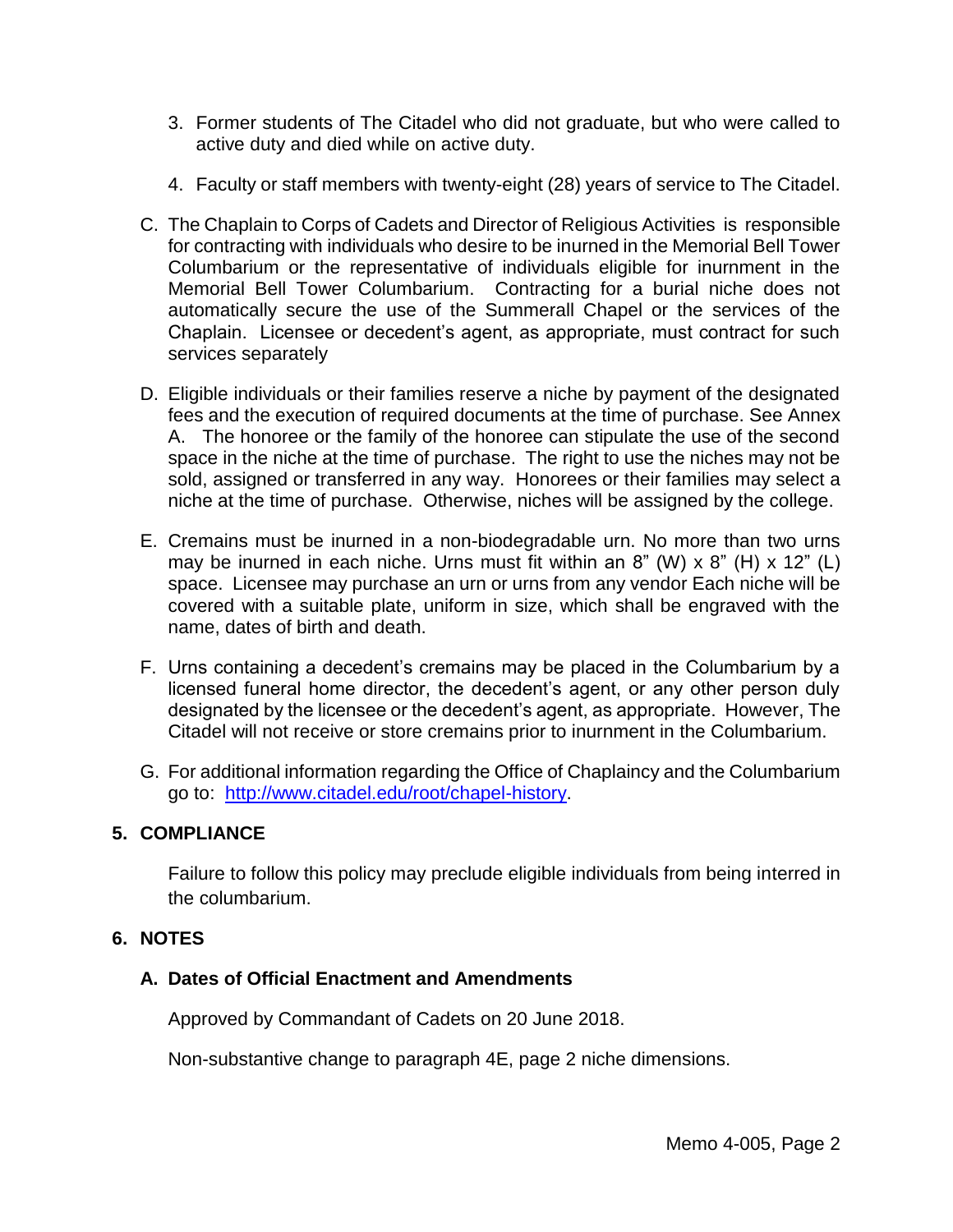### **B. Responsible Department:**

Office of The Commandant, Chaplain's Department

# **C. Responsible Official:**

Chaplain to Corps of Cadets and Director of Religious Activities

# **D. Cross References**

None

#### **7. RESCISSION**

Memorandum Number 4-005, dated 23 May 2018 and previous versions are rescinded.

#### **8. REVIEW**

Review this policy on a biennial basis.

FOR THE PRESIDENT:

//Signed, EFP, 20 June 2018// OFFICIAL EUGENE F. PALUSO Captain, U.S. Navy, Retired **Commandant** 

#### **Attachment**

[Annex A,](#page-3-0) Memorial Bell Tower Columbarium Niche Agreement and Engraving Application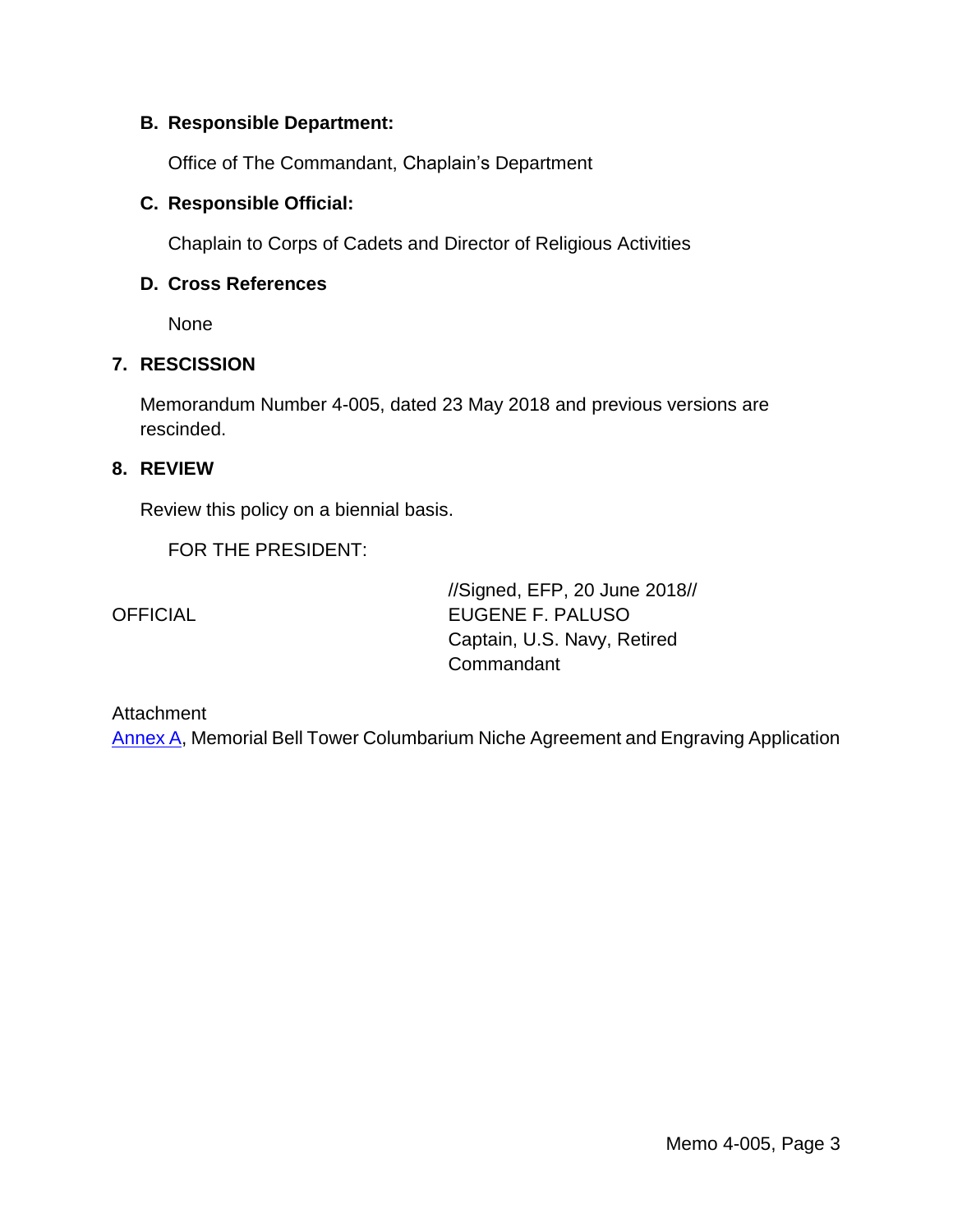# **ANNEX A** *THE CITADEL, THE MILITARY COLLEGE OF SOUTH CAROLINA*

<span id="page-3-0"></span>**Memorial Bell Tower Columbarium – Niche Agreement**

This agreement is made by the undersigned Licensee and *The Citadel, The Military College of South Carolina*, ("College"), an educational institution and an agency of the *State of South Carolina*.

| Purchaser Name: Name: Name and Allen Manual Allen Manual Allen Manual Allen Manual Allen Manual Allen Manual A |  |  | Grad Class Date of Birth Date of Death                                       |  |
|----------------------------------------------------------------------------------------------------------------|--|--|------------------------------------------------------------------------------|--|
|                                                                                                                |  |  |                                                                              |  |
| City                                                                                                           |  |  | State <b>Example 25</b> Zip Code <b>Contract 25</b> State <b>Contract 25</b> |  |
| Email:                                                                                                         |  |  |                                                                              |  |

#### **WITNESSETH**:

**WHEREAS**, the Licensee desires to reserve a niche for the perpetual care and storage of human cremains; and **WHEREAS**, the College intends to or has developed on its campus the Memorial Bell Tower Columbarium, ("the Columbarium") for the storage and perpetual care of human cremains; **NOW, THEREFORE**, in consideration of the Licensee's contributions, hereafter described, and for other good and valuable consideration, the receipt of which is hereby acknowledged, the parties agree as follows:

- 1. **Niche**: The Citadel hereby grants to Licensee a licensee coupled with an interest for the use of Niche No. in the Memorial Bell Tower Columbarium at The Citadel, for the inurnment of (select one) (1) his/her own cremains, or (2) the cremains of \_\_\_\_\_\_\_\_\_\_\_\_\_\_\_\_\_\_\_, who died while a student at The Citadel. Subject to the Citadel's Columbarium policies, attached hereto, Licensee hereby designates that the individual identified below also be inurned in the remaining space in this Niche.
- 2. **Consideration**: In consideration of the use of the above described niche, the Licensee pays herewith to The Citadel the sum of  $\Box$  dollars and such other consideration as the parties may agree.
- 3. **Terms**: The right to use said Niche is pursuant to the Policy and Conditions adopted by The Citadel, attached hereto, as well as such other rules and regulations as may be adopted respecting the Columbarium. The Citadel hereby agrees to maintain the Columbarium and the Thomas Dry Howie Carillion in perpetuity.

#### **Designation of additional person whose remains are to be inurned.**

|                                                                                                                                                                                                                               |                                   | Date of Death                     |  |
|-------------------------------------------------------------------------------------------------------------------------------------------------------------------------------------------------------------------------------|-----------------------------------|-----------------------------------|--|
| Licensee (signature):                                                                                                                                                                                                         |                                   | <b>College Representative:</b>    |  |
|                                                                                                                                                                                                                               |                                   |                                   |  |
| *Please complete information below (if applicable)                                                                                                                                                                            |                                   |                                   |  |
|                                                                                                                                                                                                                               | <b>Record of Inurnment</b>        |                                   |  |
| Name: Name: Name: Name: Name: Name: Name: Name: Name: Name: Name: Name: Name: Name: Name: Name: Name: Name: Name: Name: Name: Name: Name: Name: Name: Name: Name: Name: Name: Name: Name: Name: Name: Name: Name: Name: Name: |                                   |                                   |  |
|                                                                                                                                                                                                                               |                                   |                                   |  |
| Date of Birth:: ____________________                                                                                                                                                                                          |                                   | Date of Death: Date of Inurnment: |  |
|                                                                                                                                                                                                                               | Last Residence: _________________ |                                   |  |